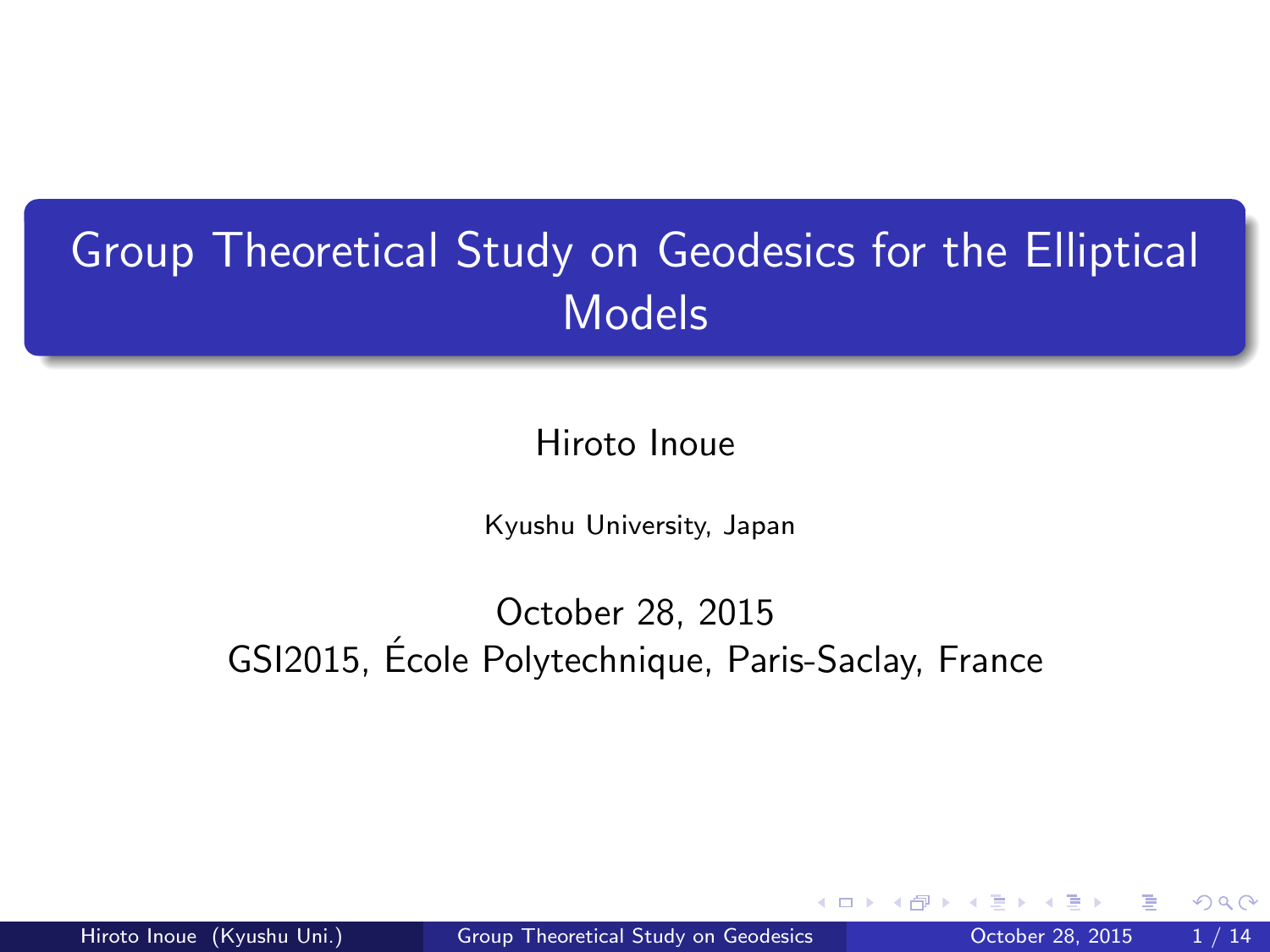## [Eriksen's construction of geodesics on normal model](#page-2-0) **•** [Problem](#page-2-0)

2 [Reconsideration of Eriksen's argument](#page-5-0) [Embedding](#page-6-0)  $N_n \hookrightarrow \text{Sym}_{n+1}^+(\mathbb{R})$ 

3 [Geodesic equation on Elliptical model](#page-9-0)

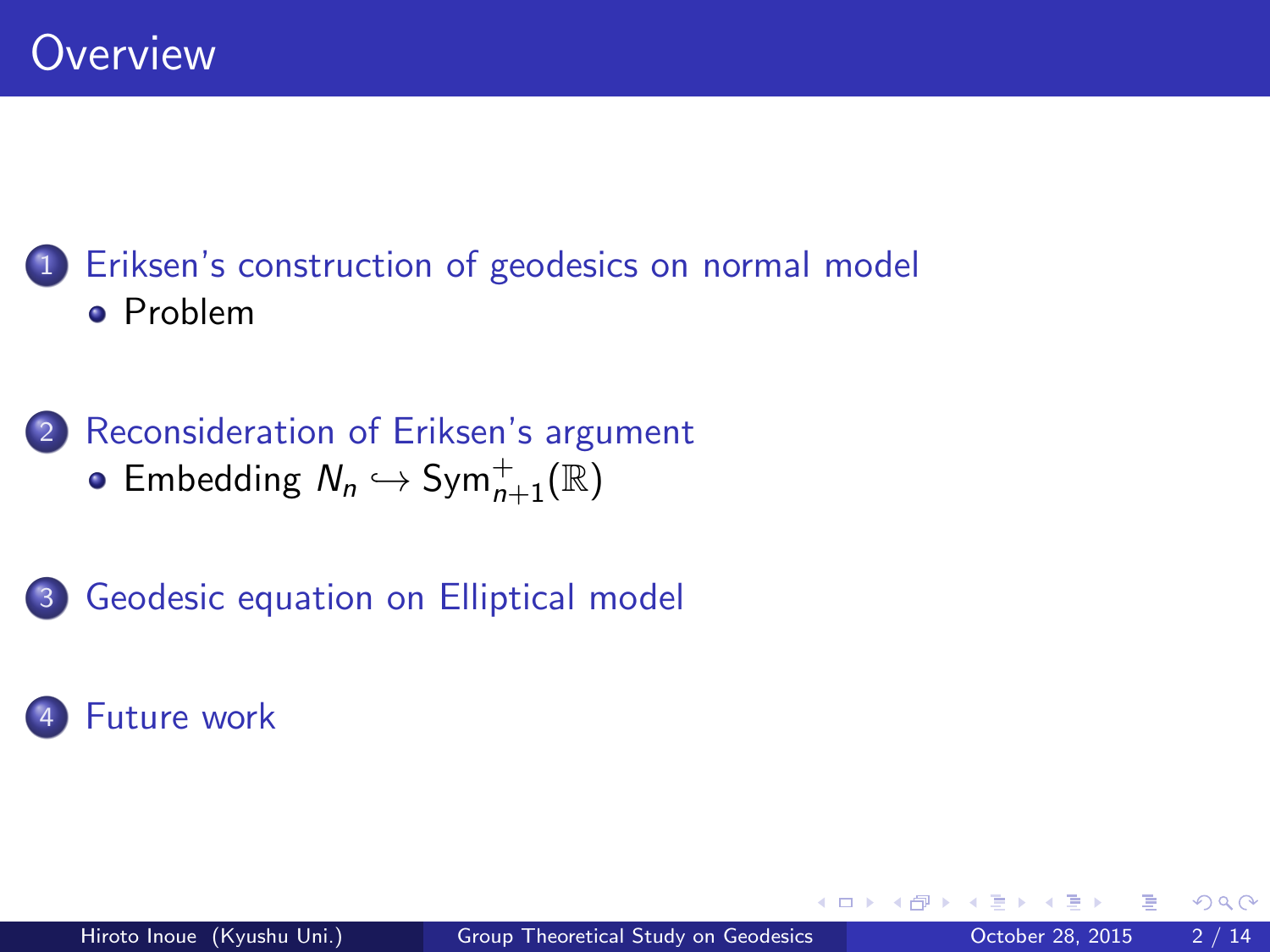<span id="page-2-0"></span>Let Sym $_n^+(\mathbb{R})$  be the set of *n*-dimensional positive-definite matrices. The **normal model**  $N_n = (M, ds^2)$  is a Riemannian manifold defined by

$$
M = \{ (\mu, \Sigma) \in \mathbb{R}^n \times \text{Sym}_n^+(\mathbb{R}) \},
$$
  

$$
ds^2 = {^td\mu} \Sigma^{-1}(d\mu) + \frac{1}{2}\text{tr}((\Sigma^{-1}d\Sigma)^2).
$$

The **geodesic equation** on  $N_n$  is

$$
\begin{cases} \n\ddot{\mu} - \dot{\Sigma} \Sigma^{-1} \dot{\mu} = 0, \\
\ddot{\Sigma} + \dot{\mu}^t \dot{\mu} - \dot{\Sigma} \Sigma^{-1} \dot{\Sigma} = 0. \n\end{cases} \tag{1}
$$

The solution of this geodesic equation has been obtained by Eriksen.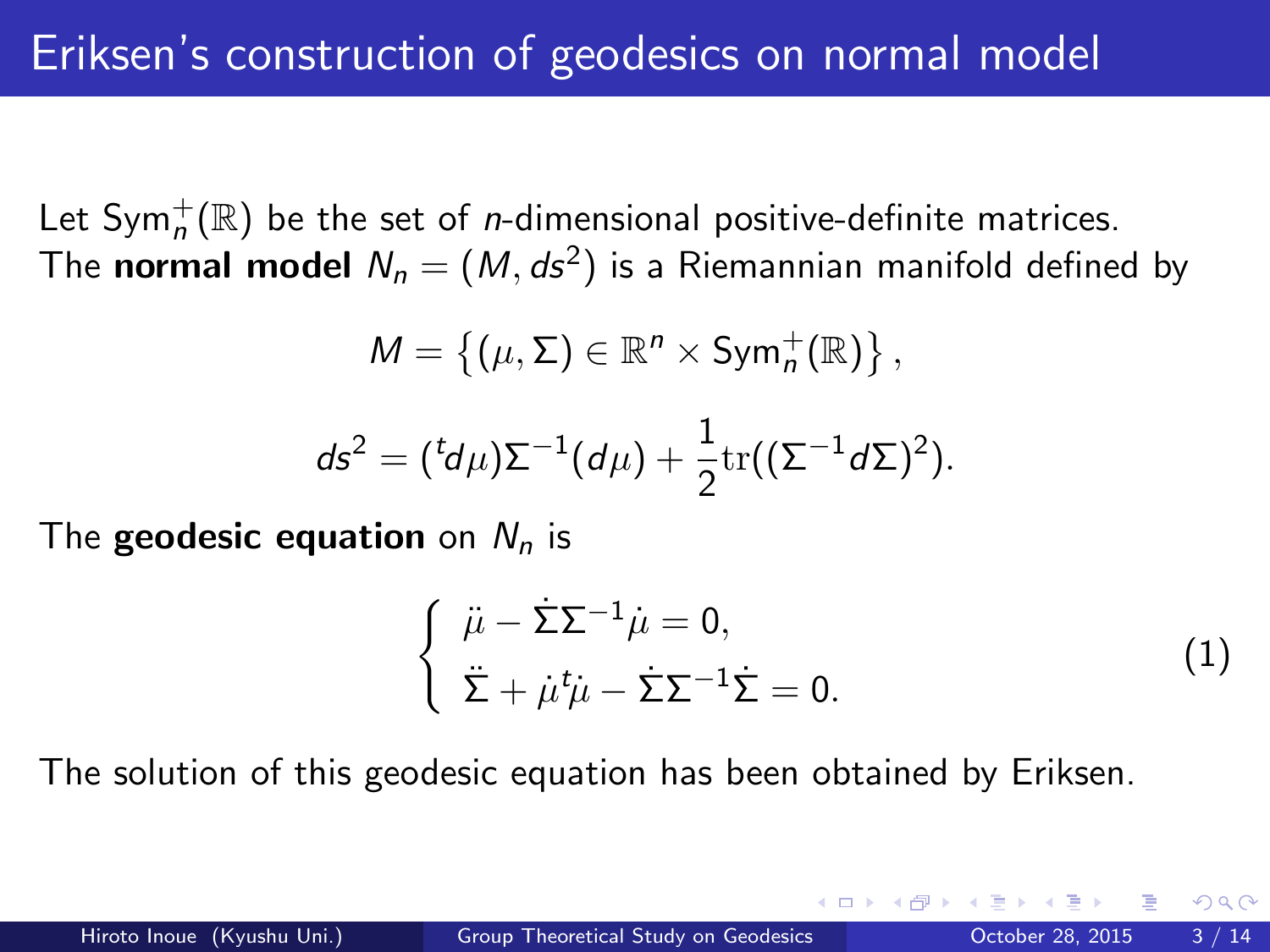### Theorem ([\[Eriksen 1987\]](#page-13-1))

For any  $x \in \mathbb{R}^n$ ,  $B \in \text{Sym}_n(\mathbb{R})$ , define a matrix exponential  $\Lambda(t)$  by

$$
\Lambda(t) = \begin{pmatrix} \Delta & \delta & \Phi \\ t\delta & \epsilon & t\gamma \\ t\Phi & \gamma & \Gamma \end{pmatrix} := \exp(-tA), \quad A := \begin{pmatrix} B & x & 0 \\ t_x & 0 & -t_x \\ 0 & -x & -B \end{pmatrix} \in \text{Mat}_{2n+1}.
$$
\n(2)

Then, the curve  $(\mu(t), \Sigma(t)) := (-\Delta^{-1}\delta, \Delta^{-1})$  is the geodesic on  $N_n$ satisfiying the initial condition

$$
(\mu(0),\Sigma(0))=(0,I_n),\quad (\mu(0),\dot{\Sigma}(0))=(x,B).
$$

(proof)

We see that by the definition,  $(\mu(t), \Sigma(t))$  satisfies the geodesic equation.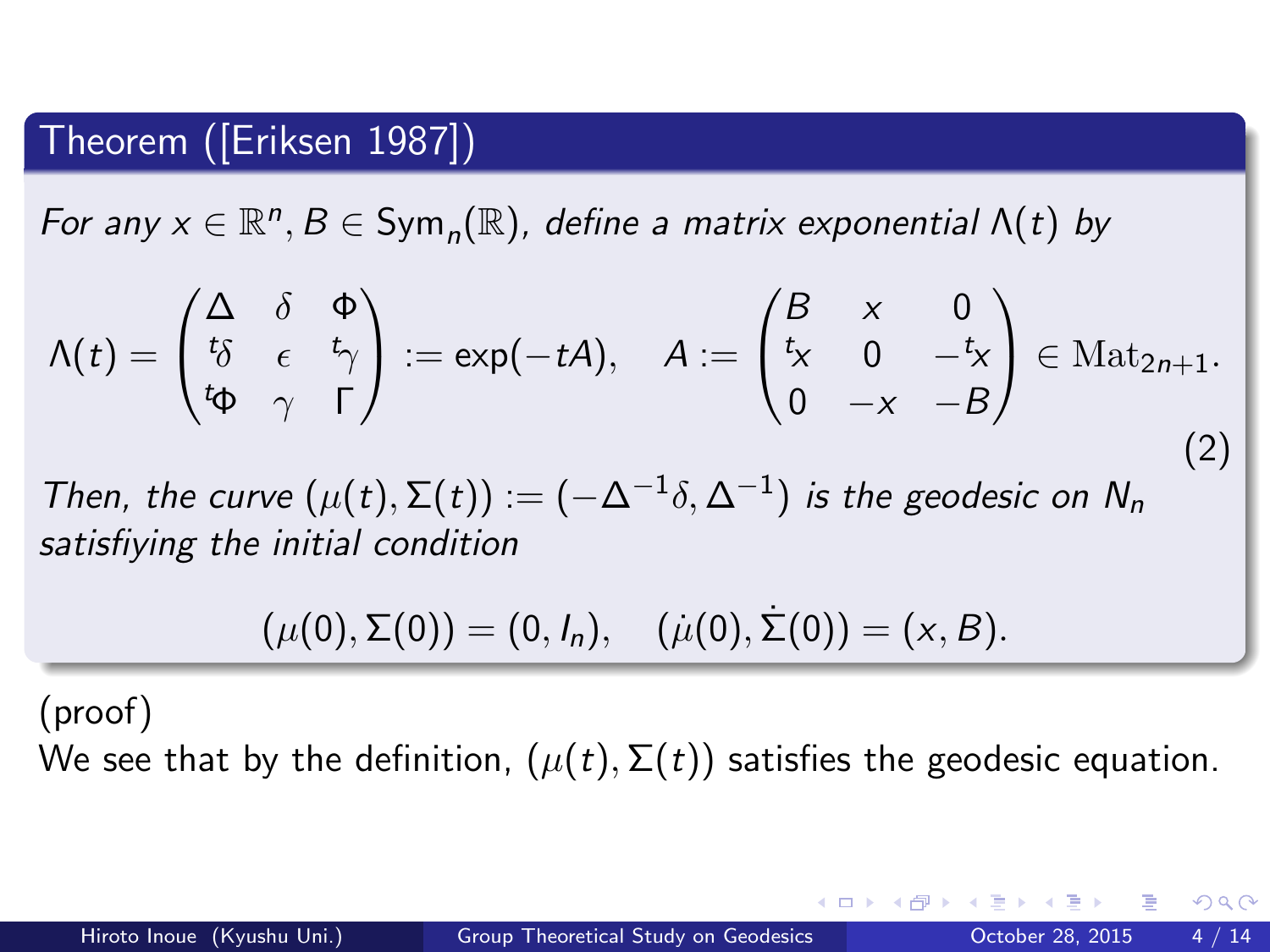- **1** Explain Eriksen's theorem, to clarify the relation between the normal model and symmetric spaces.
- 2 Extend Eriksen's theorem to the elliptical model.

4 D F

 $299$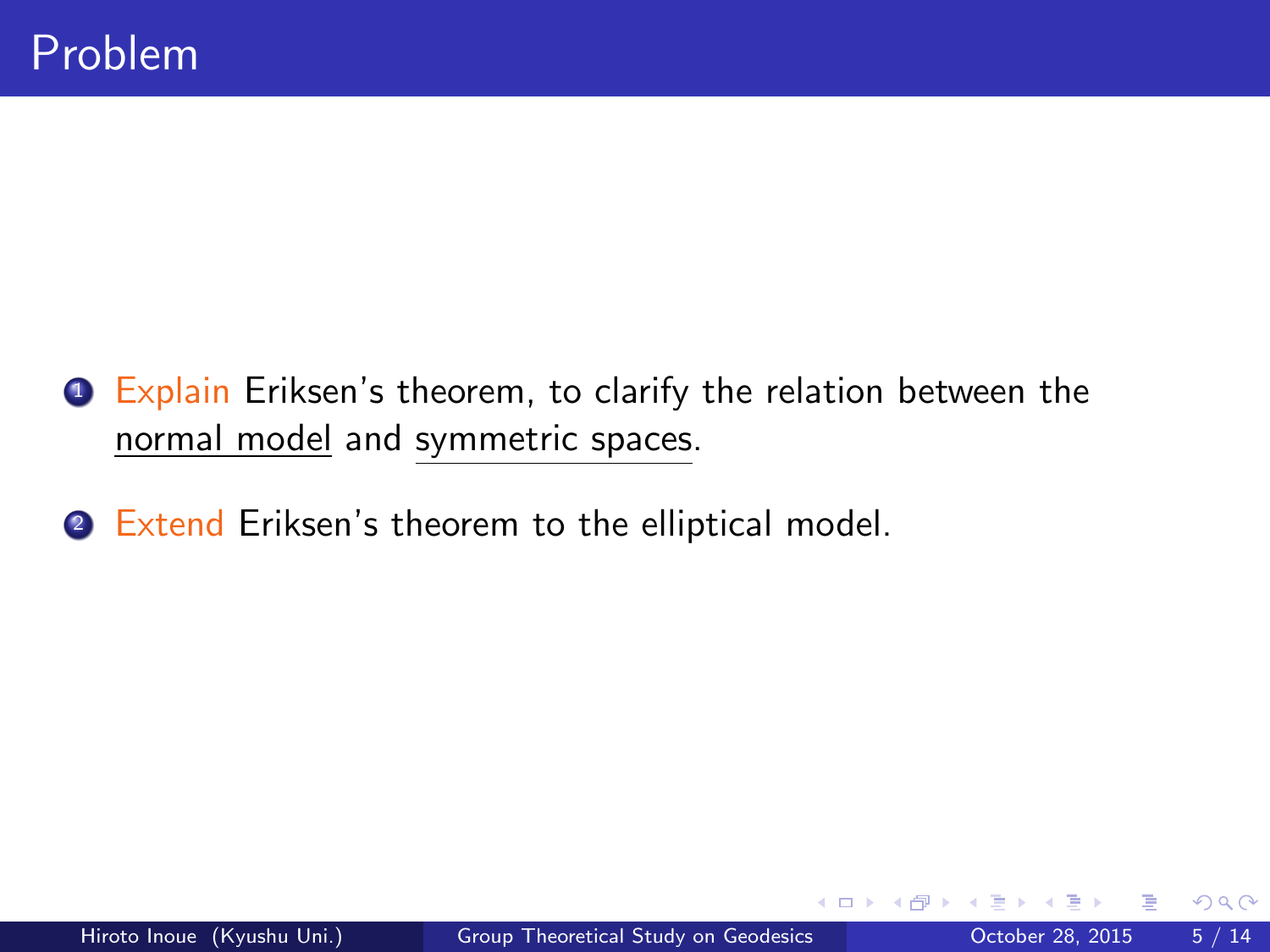<span id="page-5-0"></span> $\mathsf{Sym}_{n+1}^+(\mathbb{R})$ 

Notice that the positive-definite symmetric matrices  $\mathsf{Sym}_{n+1}^+(\mathbb{R})$  is a symmetric space by

$$
\begin{array}{lcl} G/K & \simeq & \text{Sym}_{n+1}^+(\mathbb{R}) \\ gK & \mapsto & g \cdot {}^t\!g, \end{array}
$$

where  $G = GL_{n+1}(\mathbb{R}), K = O(n+1)$ . This space  $G/K$  has the G-invariant Riemannian metric

$$
ds^2 = \frac{1}{2} \, \text{tr} \left( (S^{-1} dS)^2 \right).
$$

 $200$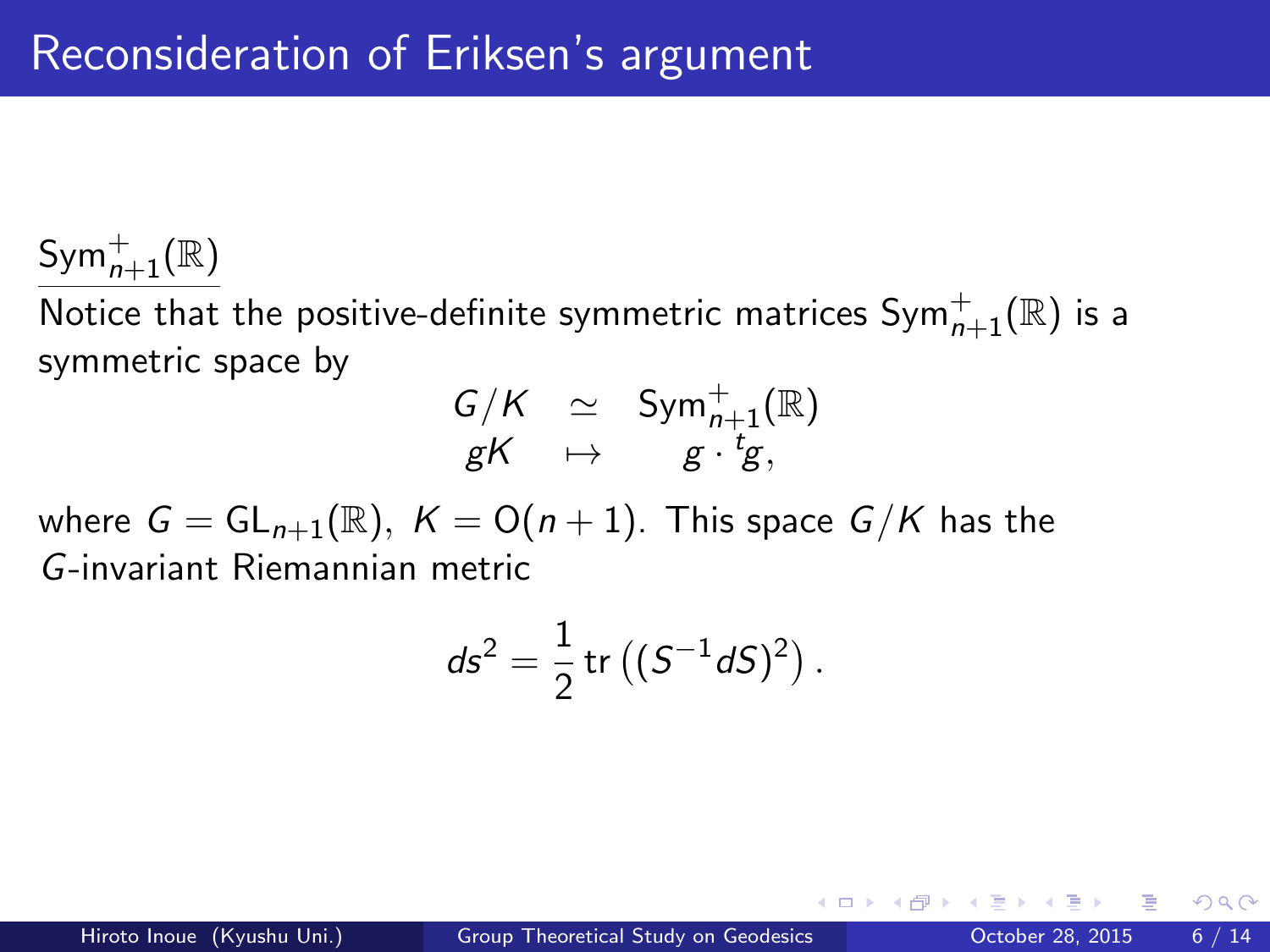<span id="page-6-0"></span>Put an affine subgroup

$$
G_A:=\left\{\begin{pmatrix} P & \mu \\ 0 & 1 \end{pmatrix} | P \in GL_n(\mathbb{R}), \mu \in \mathbb{R}^n \right\} \subset GL_{n+1}(\mathbb{R}).
$$

Define a Riemannian submanifold as the orbit

$$
G_A \cdot I_{n+1} = \{ g \cdot {}^t g | g \in G_A \} \subset \text{Sym}_{n+1}^+(\mathbb{R}).
$$

## Theorem (Ref. [\[Calvo, Oller 2001\]](#page-13-2))

We have the following isometry

$$
N_n \xrightarrow{\sim} G_A \cdot I_{n+1} \subset \text{Sym}_{n+1}^+(\mathbb{R}),
$$
  

$$
(\Sigma, \mu) \mapsto \begin{pmatrix} \Sigma + \mu^t \mu & \mu \\ t_{\mu} & 1 \end{pmatrix}.
$$
 (3)

4 D F

 $QQ$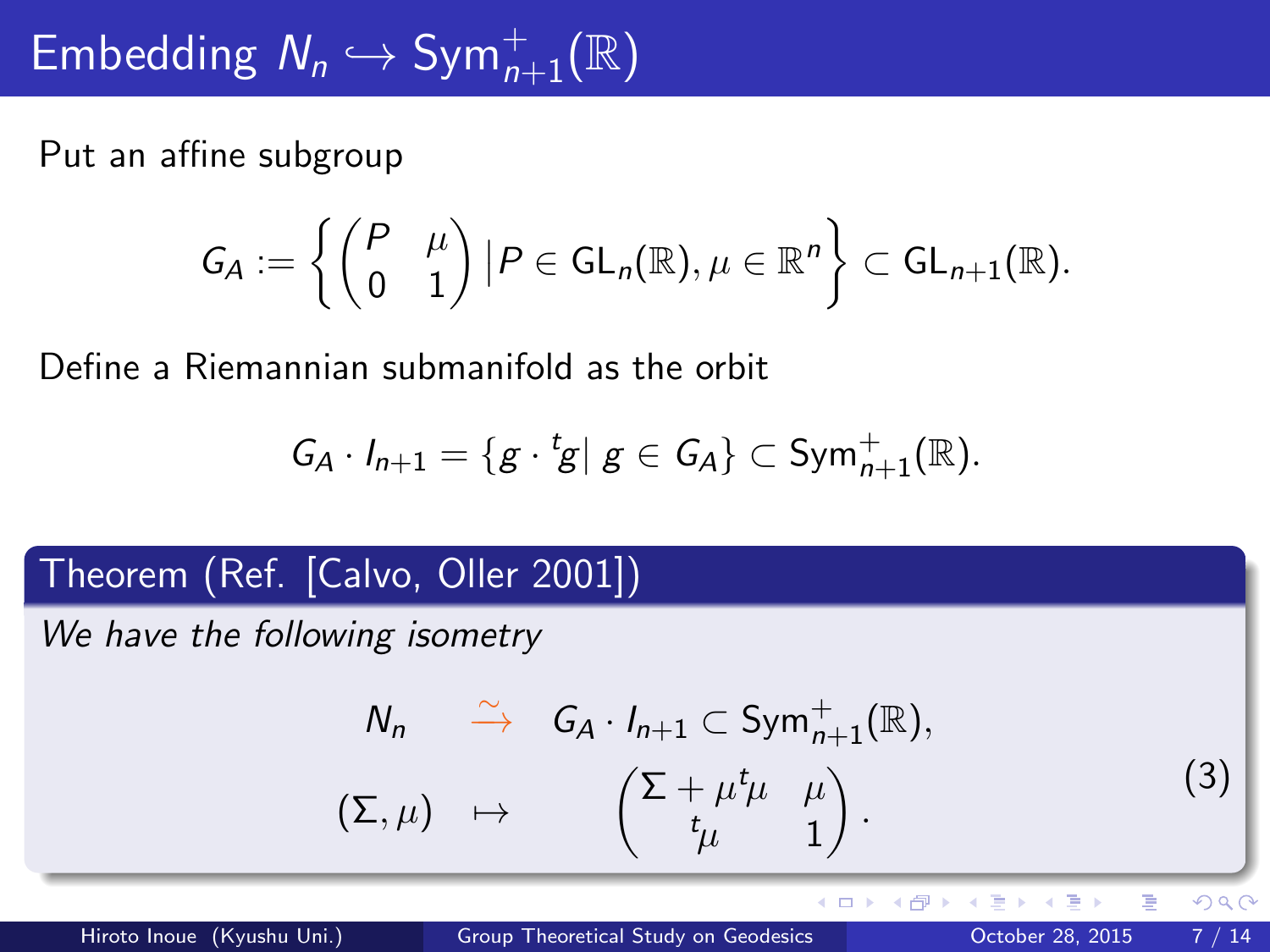By using the above embedding, we get a simpler expression of the metric and the geodesic equation.

|            | $N_{n}$                                                                                                                                                                               | $\cong$ $G_A \cdot I_{n+1} \subset Sym_{n+1}^+(\mathbb{R})$                         |
|------------|---------------------------------------------------------------------------------------------------------------------------------------------------------------------------------------|-------------------------------------------------------------------------------------|
| coordinate | $(\Sigma, \mu)$                                                                                                                                                                       | $\mapsto$ $S = \begin{pmatrix} \Sigma + \mu^t \mu & \mu \\ t_\mu & 1 \end{pmatrix}$ |
| metric     | $ds^2 = {^td\mu)\Sigma^{-1}(d\mu)}$<br>$+ \frac{1}{2} \text{tr}((\Sigma^{-1}d\Sigma)^2)$                                                                                              | $\Leftrightarrow$ $ds^2 = \frac{1}{2}$ tr $((S^{-1}dS)^2)$                          |
|            | geodesic eq. $\begin{cases} \n\ddot{\mu} - \dot{\Sigma} \Sigma^{-1} \dot{\mu} = 0, \\ \ddot{\Sigma} + \dot{\mu}^t \dot{\mu} - \dot{\Sigma} \Sigma^{-1} \dot{\Sigma} = 0\n\end{cases}$ | $\Leftrightarrow$ $(l_n,0)(S^{-1}\dot{S}) = (B,x)$                                  |

4 D F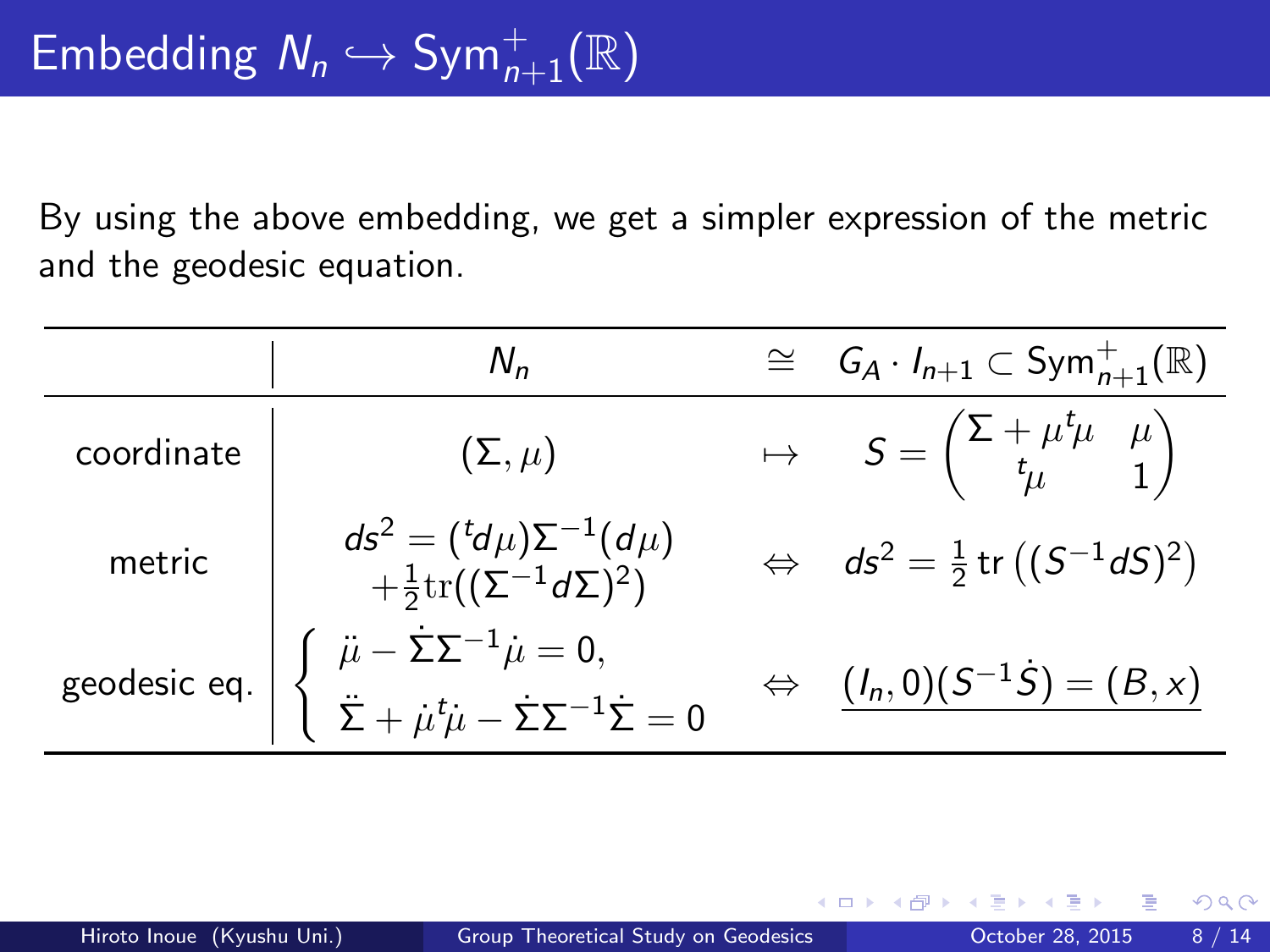<span id="page-8-0"></span>We can interpret the Eriksen's argument as follows.

\nDifferential equation\n

\n
$$
A = \begin{pmatrix}\nB & x & 0 \\
t_X & 0 & -t_X \\
0 & -x & -B\n\end{pmatrix}\n\quad \longrightarrow\n\quad e^{-tA} = \begin{pmatrix}\n\Delta & \delta & * \\
t_{\delta} & \epsilon & * \\
* & * & * \n\end{pmatrix}\n\quad \longrightarrow\n\quad S := \begin{pmatrix}\n\Delta & \delta \\
t_{\delta} & \epsilon\n\end{pmatrix}^{-1}
$$
\n\n\n
$$
\begin{pmatrix}\nA : JAJ = -A\n\end{pmatrix}\n\quad \longrightarrow\n\quad S \longrightarrow\n\quad \begin{pmatrix}\n\Delta & \delta & * \\
\delta & \epsilon & * \\
* & * & * \n\end{pmatrix}\n\quad \longrightarrow\n\quad S := \begin{pmatrix}\n\Delta & \delta \\
t_{\delta} & \epsilon\n\end{pmatrix}^{-1}
$$
\n

\n\n
$$
\begin{pmatrix}\n\Delta & \delta & * \\
\delta & \epsilon & * \\
* & * & * \n\end{pmatrix}\n\quad \longrightarrow\n\quad S := \begin{pmatrix}\n\Delta & \delta \\
t_{\delta} & \epsilon\n\end{pmatrix}^{-1}
$$
\n

\n\n
$$
\begin{pmatrix}\n\Delta & \delta & * \\
\delta & \epsilon & * \\
* & * & * \n\end{pmatrix}\n\quad \longrightarrow\n\quad S := \begin{pmatrix}\n\Delta & \delta \\
t_{\delta} & \epsilon\n\end{pmatrix}^{-1}
$$
\n

\n\n
$$
\begin{pmatrix}\n\delta & \delta & * \\
\delta & \epsilon & * \\
* & * & * \n\end{pmatrix}\n\quad \longrightarrow\n\quad S := \begin{pmatrix}\n\Delta & \delta \\
t_{\delta} & \epsilon\n\end{pmatrix}^{-1}
$$
\n

\n\n
$$
\begin{pmatrix}\n\delta & \delta & * \\
\delta & \epsilon & * \\
* & * & * \n\end{pmatrix}\n\quad \longrightarrow\n\quad S := \begin{pmatrix}\n\Delta & \delta \\
t_{\delta} & \epsilon\n\end{pmatrix}^{-1}
$$
\n

\n\n<

**∢ ⊡** 

 $QQ$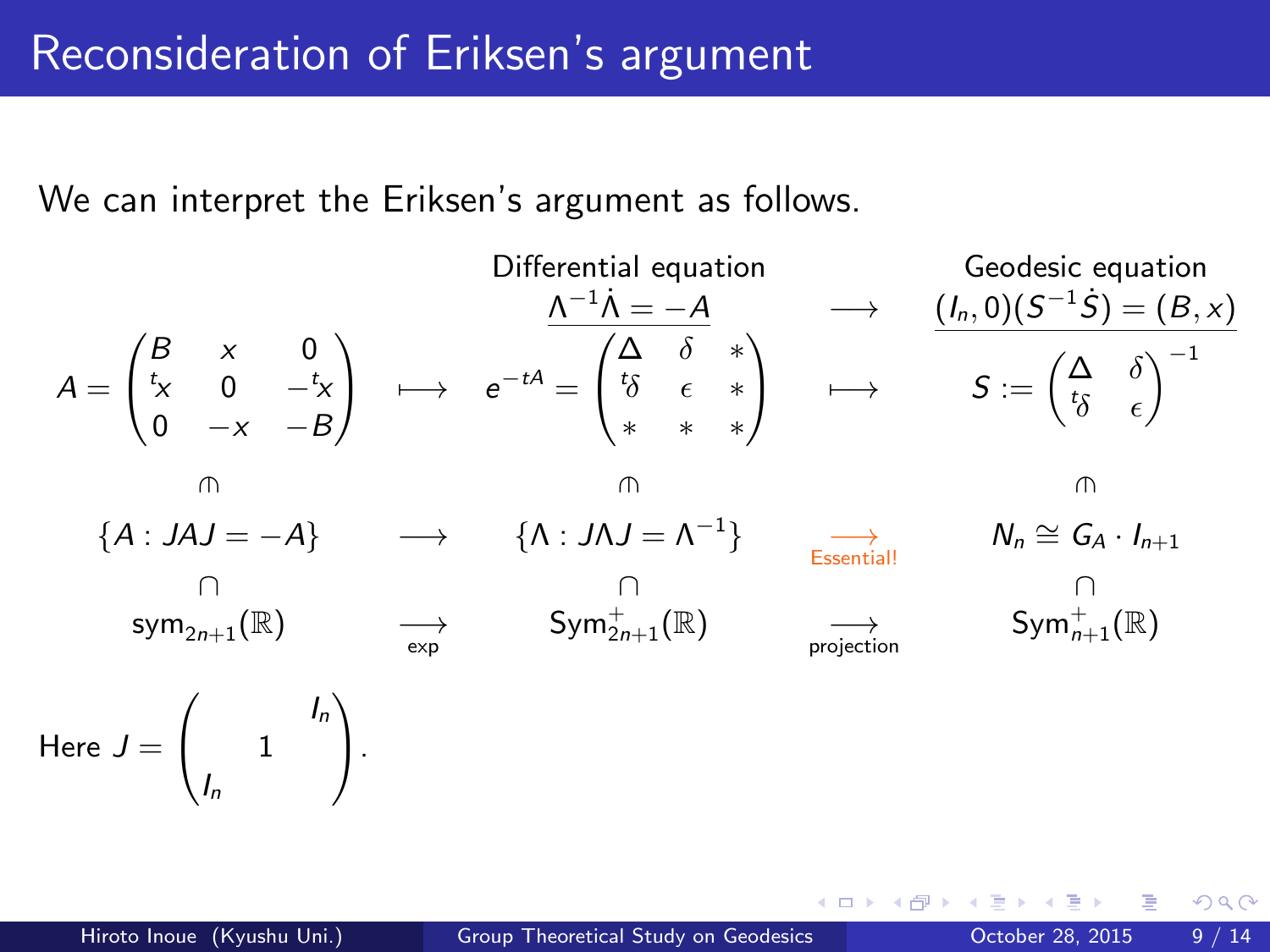# <span id="page-9-0"></span>Geodesic equation on Elliptical model

#### Definition

Let us define a Riemannian manifold  $E_n(\alpha)=(\mathcal{M},ds^2)$  by

$$
\mathsf{M}=\left\{(\mu,\Sigma)\in\mathbb{R}^n\times\mathsf{Sym}_n^+(\mathbb{R})\right\},
$$

<span id="page-9-1"></span>
$$
ds^2 = ({}^t\!d\mu)\Sigma^{-1}(d\mu) + \frac{1}{2}\operatorname{tr}((\Sigma^{-1}d\Sigma)^2) + \frac{1}{2}d_{\alpha}\left(\operatorname{tr}(\Sigma^{-1}d\Sigma)\right)^2 \qquad (4)
$$

where  $d_{\alpha} = (n+1)\alpha^2 + 2\alpha, \ \alpha \in \mathbb{C}$ . Then  $E_n(0) = N_n$ .

The geodesic equation on  $E_n(\alpha)$  is

<span id="page-9-2"></span>
$$
\begin{cases} \n\ddot{\mu} - \dot{\Sigma} \Sigma^{-1} \dot{\mu} = 0, \\
\ddot{\Sigma} + \dot{\mu}^t \dot{\mu} - \dot{\Sigma} \Sigma^{-1} \dot{\Sigma} - \frac{d_{\alpha}}{n d_{\alpha} + 1} t \dot{\mu} \Sigma^{-1} \dot{\mu} \Sigma = 0. \n\end{cases} \tag{5}
$$

This is equivalent to t[he](#page-8-0) geodesic equation on the [ell](#page-10-0)[i](#page-8-0)[pti](#page-9-0)[c](#page-10-0)[al](#page-8-0) [m](#page-11-0)[o](#page-12-0)[d](#page-8-0)[e](#page-9-0)[l](#page-11-0)[.](#page-12-0)

 $QQ$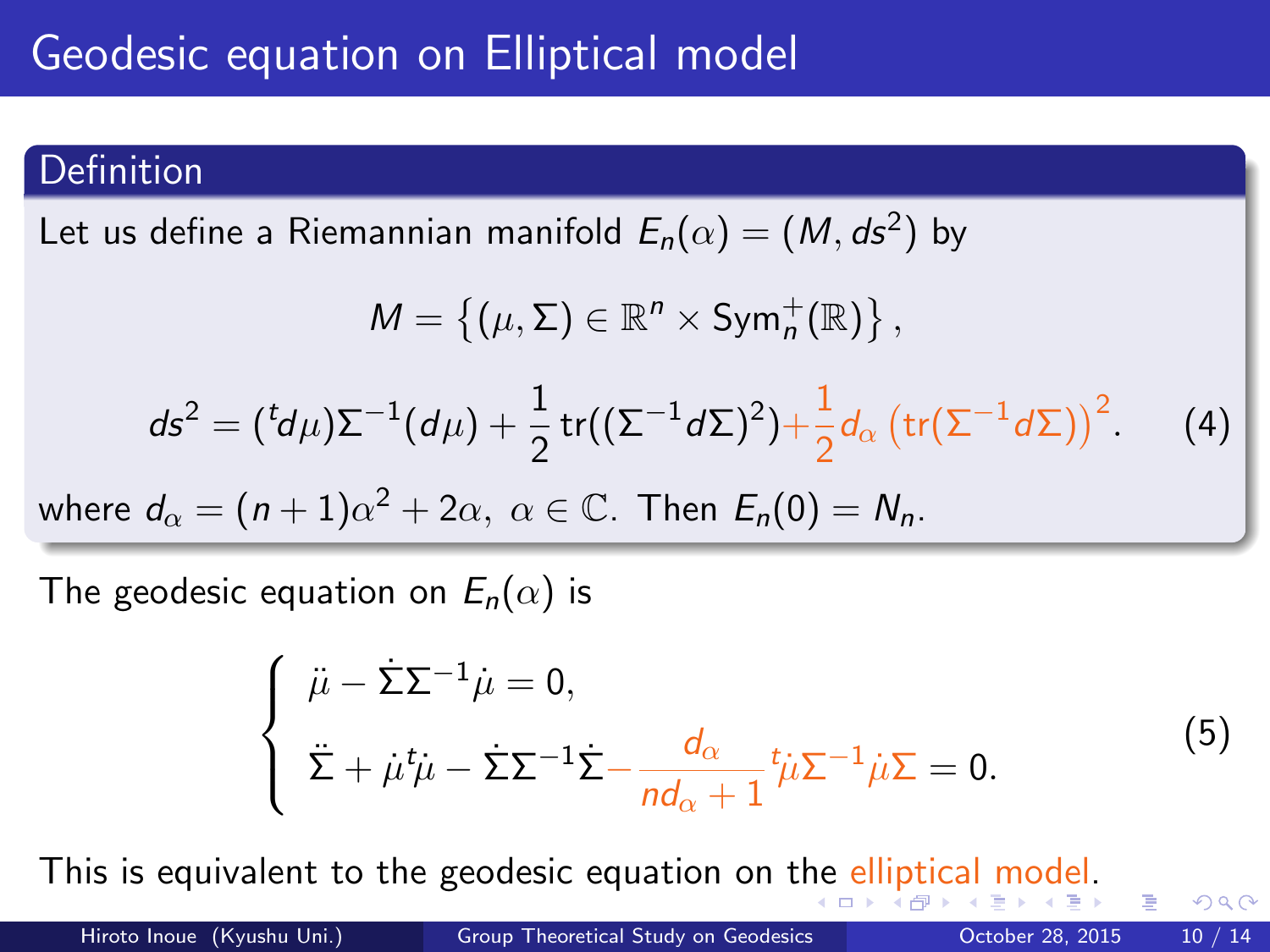<span id="page-10-0"></span>The manifold  $E_n(\alpha)$  is also embedded into positive-definite symmetric matrices  $\mathsf{Sym}_{n+1}^+(\mathbb{R})$ , ref. [\[Calvo, Oller 2001\]](#page-13-2), and we have simpler expression of the geodesic equation.

|                                                         | $ E_n(\alpha)  \cong$ | $\exists G_A(\alpha) \cdot I_{n+1} \subset Sym_{n+1}^+(\mathbb{R})$                                 |
|---------------------------------------------------------|-----------------------|-----------------------------------------------------------------------------------------------------|
| $\textsf{coordinate} \ \Big  \ (\Sigma, \mu) \ \mapsto$ |                       | $S =  \Sigma ^{\alpha} \begin{pmatrix} \Sigma + \mu^t \mu & \mu \\ t_{\mu} & 1 \end{pmatrix}$       |
| metric $(4) \Leftrightarrow$                            |                       | $ds^2 = \frac{1}{2}$ tr $((S^{-1}dS)^2)$                                                            |
|                                                         |                       | geodesic eq. $(5)$ $\Leftrightarrow$ $(l_n, 0)(S^{-1}\dot{S}) = (C, x) - \alpha(\log  S )'(l_n, 0)$ |
|                                                         |                       |                                                                                                     |

 $|A| = \det A$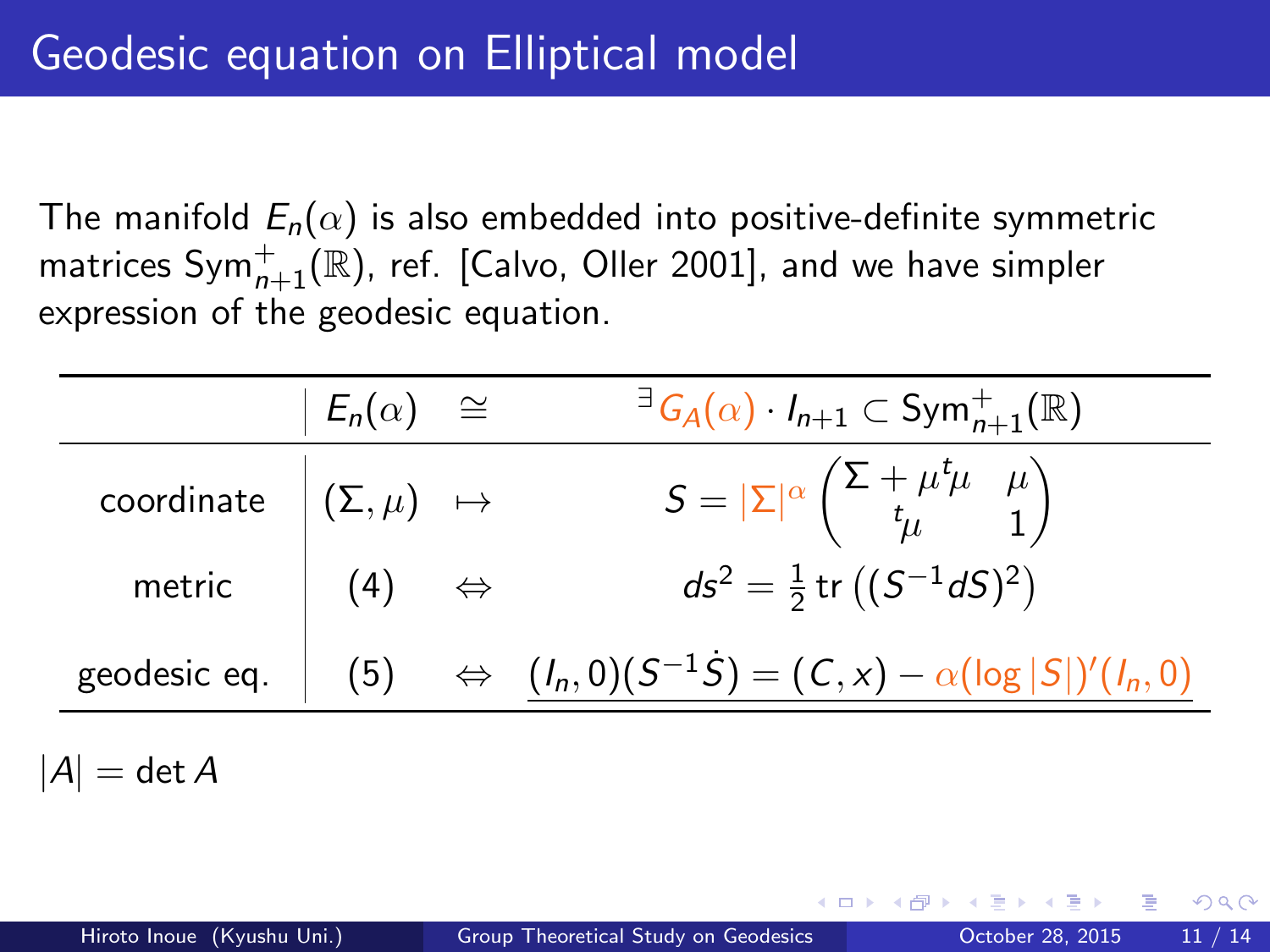<span id="page-11-0"></span>But, in general, we do not ever construct any submanifold  $\mathsf{N}\subset \mathsf{Sym}^+_{2n+1}(\mathbb{R})$  such that its projection is  $\mathsf{E}_n(\alpha)$ :



The geodesic equation on elliptical model has not been solved.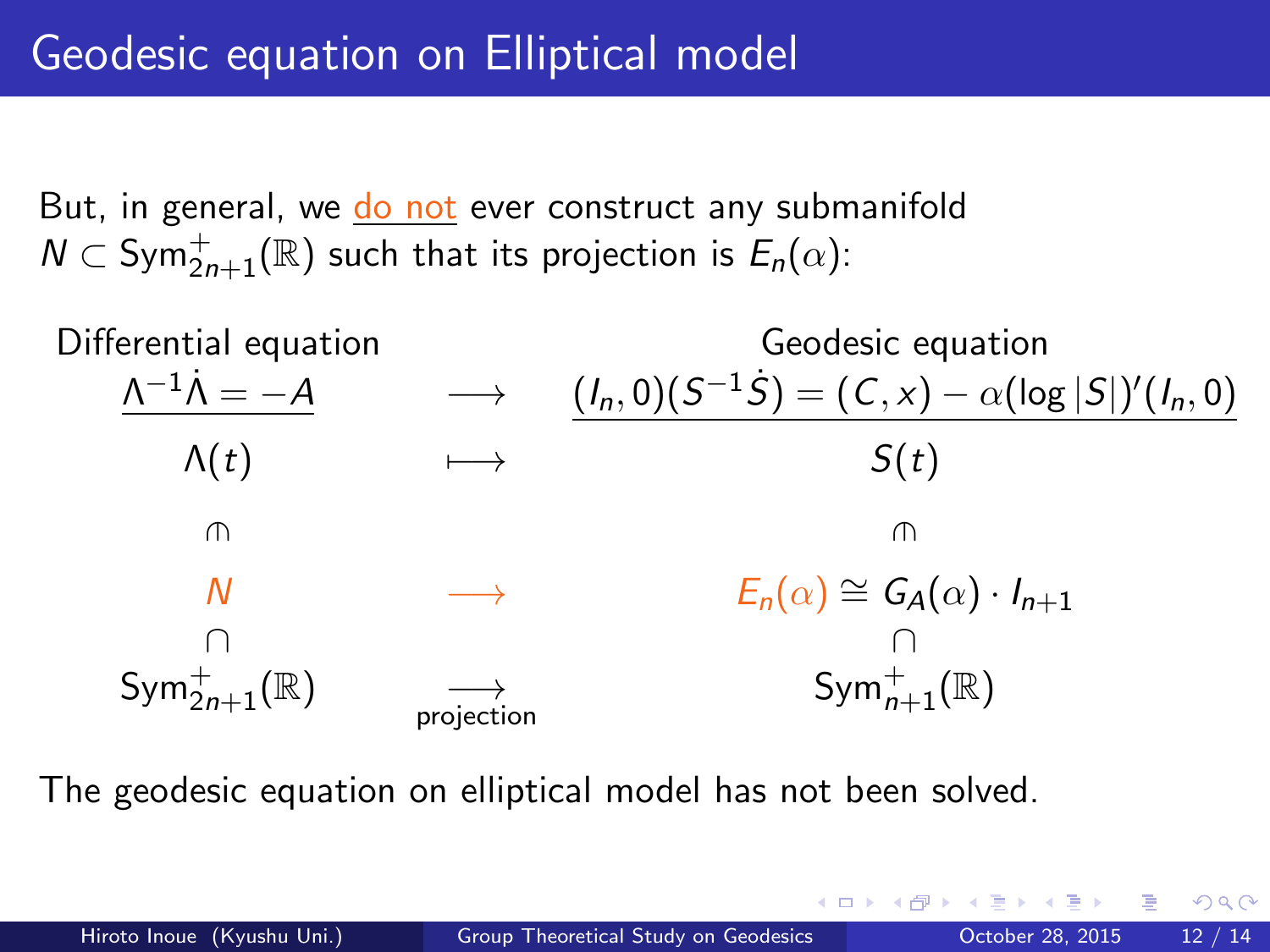## <span id="page-12-0"></span>Future work

- <sup>1</sup> Extend Eriksen's theorem for elliptical models (ongoing)
- **2** Find Eriksen type theorem for general symmetric spaces  $G/K$ Sketch of the problem:

For a projection  $p: G/K \to G/K$ , find a geodesic submanifold  $N \subset G/K$ . such that  $p|_N$  maps all the geodesics to the geodesics: